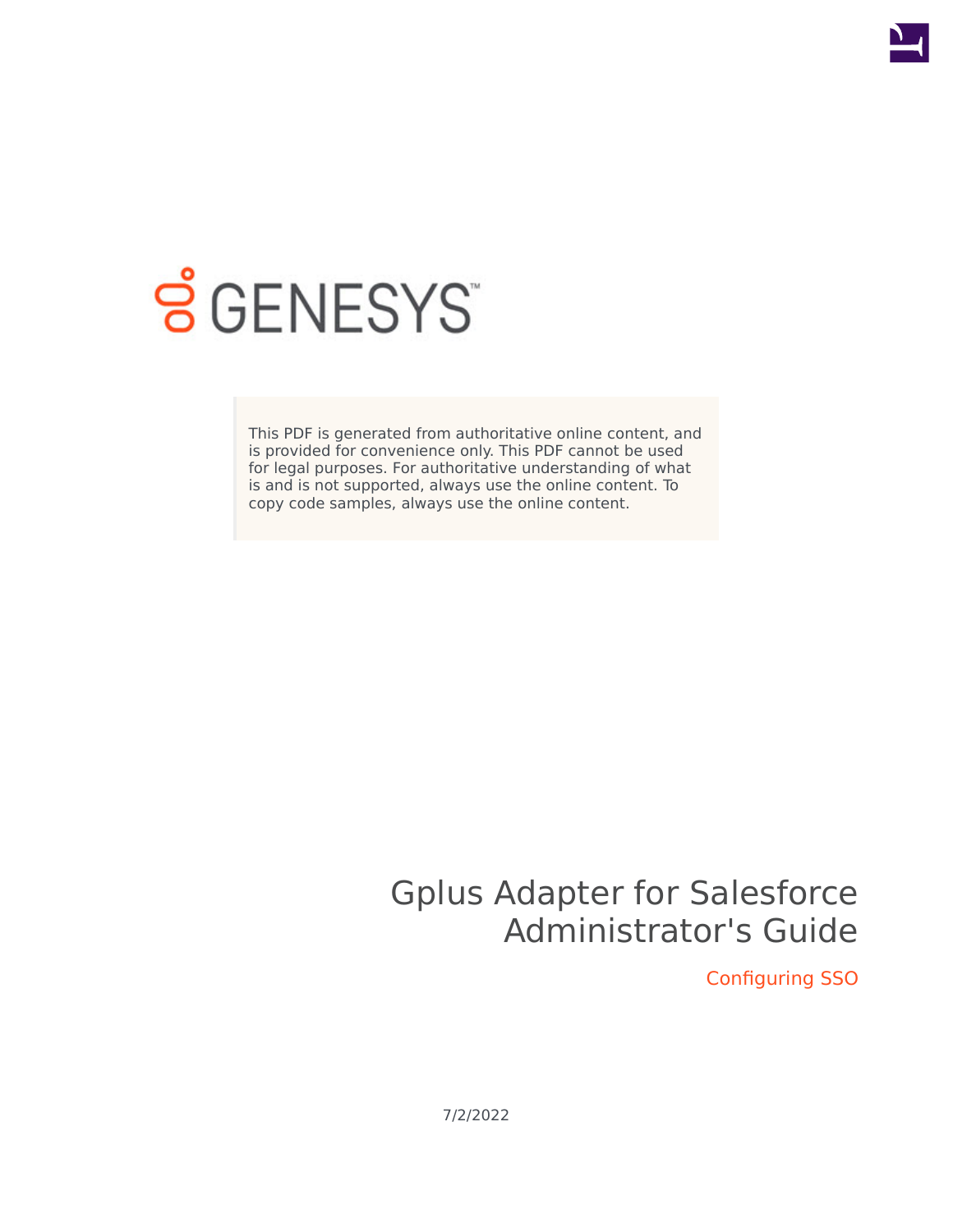## Contents

- 1 [Gplus Adapter configured with SSO and your own IDP](#page-2-0)
- 2 [Salesforce as SSO and IDP](#page-3-0)
	- 2.1 [Enable Salesforce as an Identity Provider](#page-3-1)
	- 2.2 [Enable SSO on Genesys tenants](#page-3-2)
	- 2.3 [Define Gplus Adapter as a Connected App in Salesforce](#page-4-0)
	- 2.4 [Agent SSO login workflow](#page-6-0)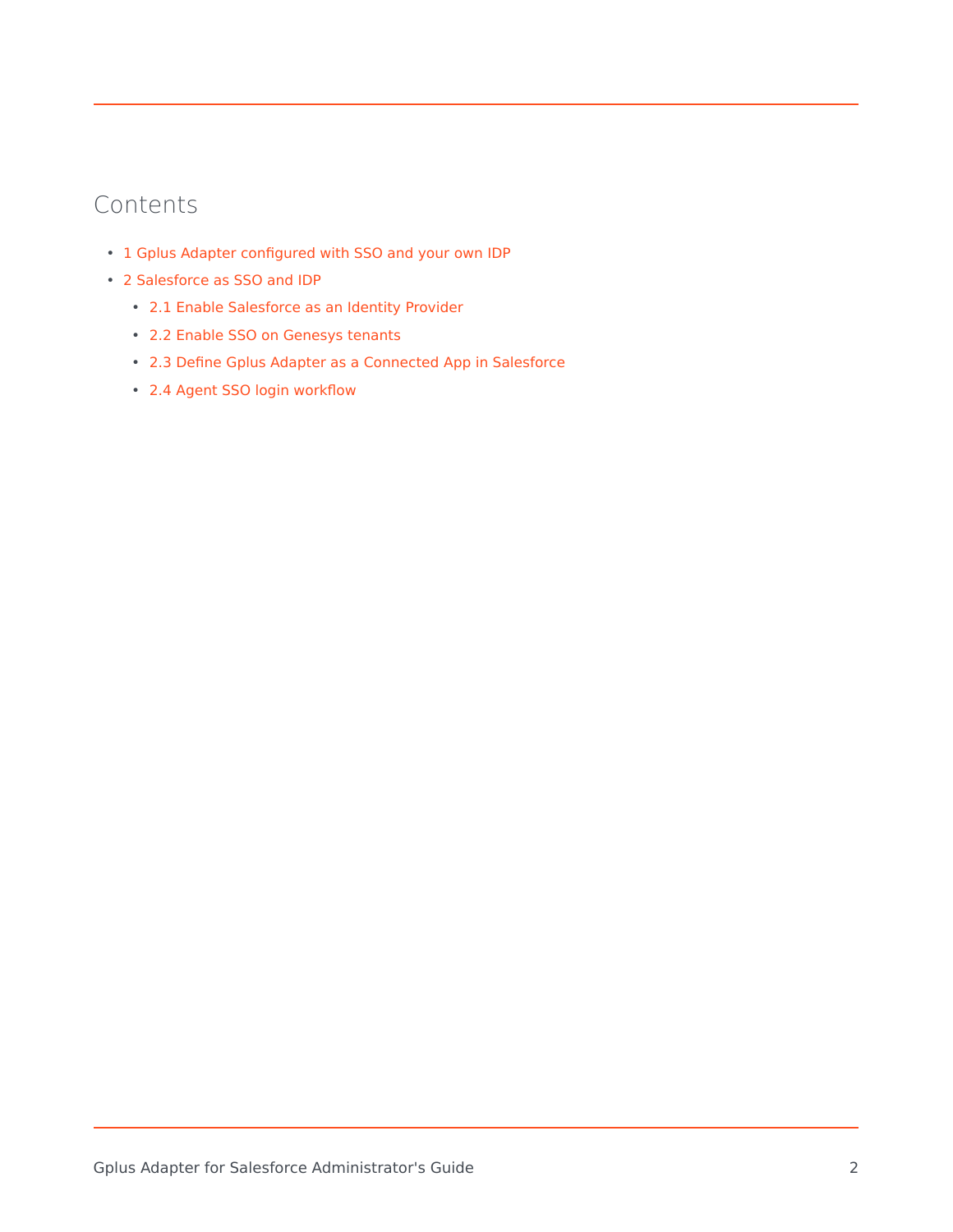You can configure Gplus Adapter to use either your own IDP or Salesforce as an IDP.

#### **Related documentation:**

•

You can configure Gplus Adapter to use either your own IDP or Salesforce as an IDP. You can choose one of these two options:

- 1. **Gplus Adapter configured with SSO and your own Identity Provider (IDP)**.
- 2. **Gplus Adapter integrated with Salesforce SSO as the IDP**.

This option provides an improved experience over the first option.

## <span id="page-2-0"></span>Gplus Adapter configured with SSO and your own IDP

To configure Gplus Adapter with SSO and your own Identity Provider (IDP), perform the following steps:

- Ensure that SSO for Agent Desktop release 9 has been enabled in your environment by following the instructions in the Agent Setup SSO article and the Single Sign-On article.
- To ensure that your IDP page is not blocked by the browser and successfully opens in the Gplus Adapter iframe, verify your IDP response headers configuration:
	- For the Chrome, Firefox, and Microsoft Edge browsers:

If the IDP server response contains the obsolete **X-Frame-Options** header, consider replacing it with the **Content-Security-Policy** header setting.

For example (Lightning):

Content-Security-Policy: frame-ancestors 'self' https://\*.genesyscloud.com https://\*.lightning.force.com;

For example (Classic):

Content-Security-Policy: frame-ancestors 'self' https://\*.genesyscloud.com https://\*.salesforce.com;

• For the Internet Explorer 11 browser:

If IDP server response contains **X-Frame-Options** header, add **ALLOW-FROM URI** to the header setting.

For example (Lightning):

X-Frame-Options: ALLOW-FROM https://.genesyscloud.com/ https://.lightning.force.com/;

For example (Classic):

X-Frame-Options: ALLOW-FROM https://.genesyscloud.com/ https://.salesforce.com/;

For more information about Gplus Adapter configuration for IDP, see this Salesforce Knowledge Article.

• Gplus Adapter follows the security rules for iFrame embedded applications in Chrome, Firefox, and Microsoft Edge browsers, if the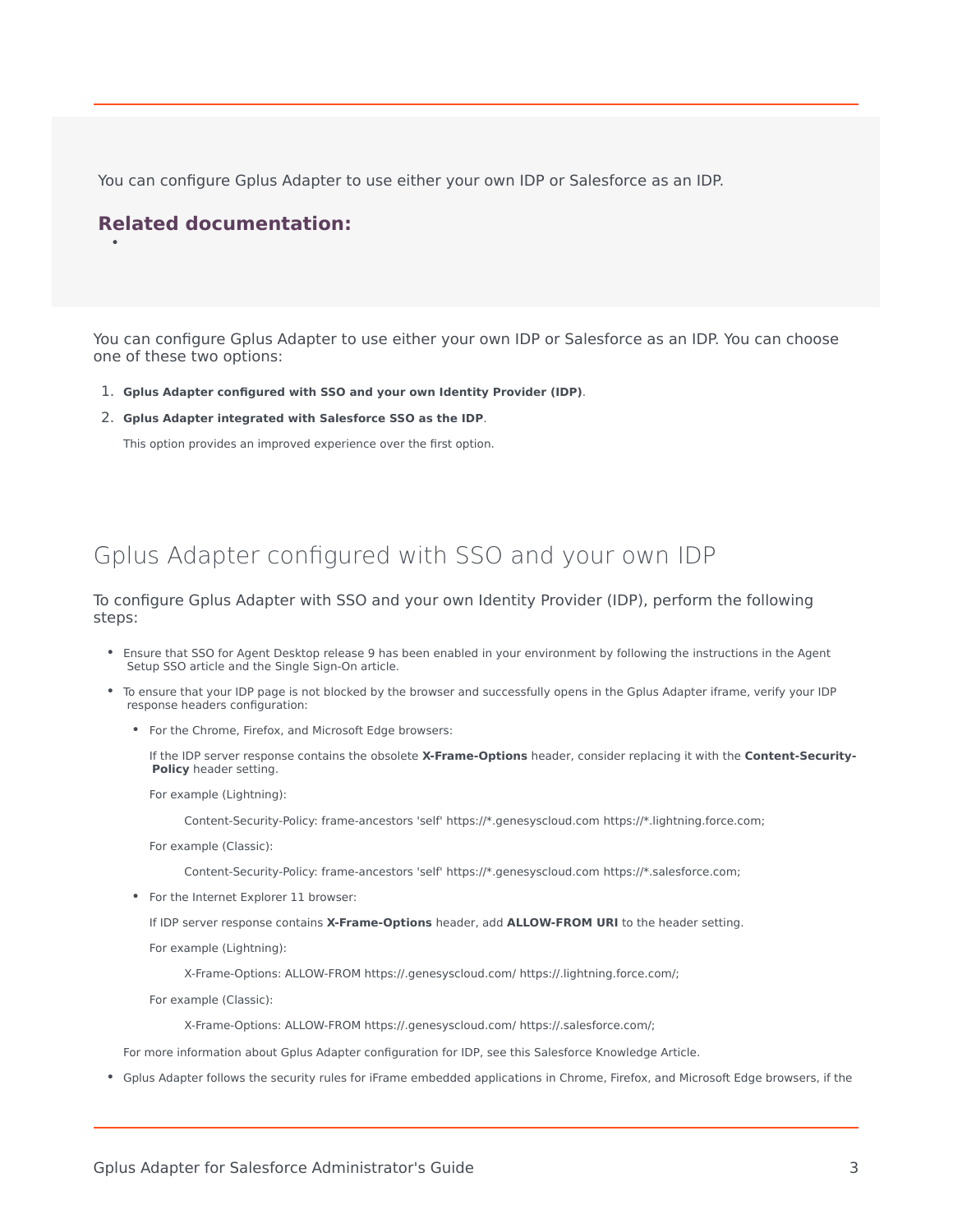**SameSite by default cookies** flag in the agent's browser is enabled by default or by the agent and the IDP provider did not set **SameSite=None** for cookies, the agent's IDP login page might get blocked by the browser.

To solve this problem, you must reconfigure the IDP responses so that the **SameSite=None** cookie is present in the IDP response.

If you have your agents' browser configured to treat cookies as *SameSite=Lax* by default, then you likely also have the **Cookie without SameSite must be secure** rule enabled as well. In this case, the cookie from the same IDP must have the **Secure** flag set.

For more information about configuring browser security settings, refer to the documentation for the browsers used by your organization.

- For SSO logout configuration, use the following Agent Setup Desktop Global Login options:
	- **Invalidate Auth SSO session on Workspace logout**
	- **Show Change Account Link**
- Adapter is now ready to use with SSO.

## <span id="page-3-0"></span>Salesforce as SSO and IDP

You can simplify your agent log in process by integrating Gplus Adapter with Salesforce to use Salesforce as your single sign-on (SSO) identity provider (IDP). This means that your agent only has to provide their Username and Tenant to log in to Gplus Adapter after they have logged into Salesforce using Salesforce as your SSO identity provider.

Follow these steps to set up SSO with Salesforce as the identity provider:

- 1. Enable Salesforce as an Identity Provider
- 2. Define Gplus Adapter as a Connected App in Salesforce

#### <span id="page-3-1"></span>Enable Salesforce as an Identity Provider

#### **Prerequisites**

- You must have an Admin role in your organization's Salesforce account
- User email address (username) that you use to login to Salesforce. **Note:** Username email addresses must be the same in both Salesforce and Gplus Adapter.

#### Enable Salesforce as an Identity Provider

- 1. Follow the steps in the Enable Salesforce as an Identity Provider article in the **Salesforce Help**.
- 2. In the **Identity Provider** view, click **Download Metadata** to obtain a copy of the IDP metadata XML.

#### <span id="page-3-2"></span>Enable SSO on Genesys tenants

1. Employing SAML for SSO requires two parts, a Service Provider (Genesys Auth Service) and an Identity Provider (Salesforce). To complete your Service Provider configuration, you must upload the Salesforce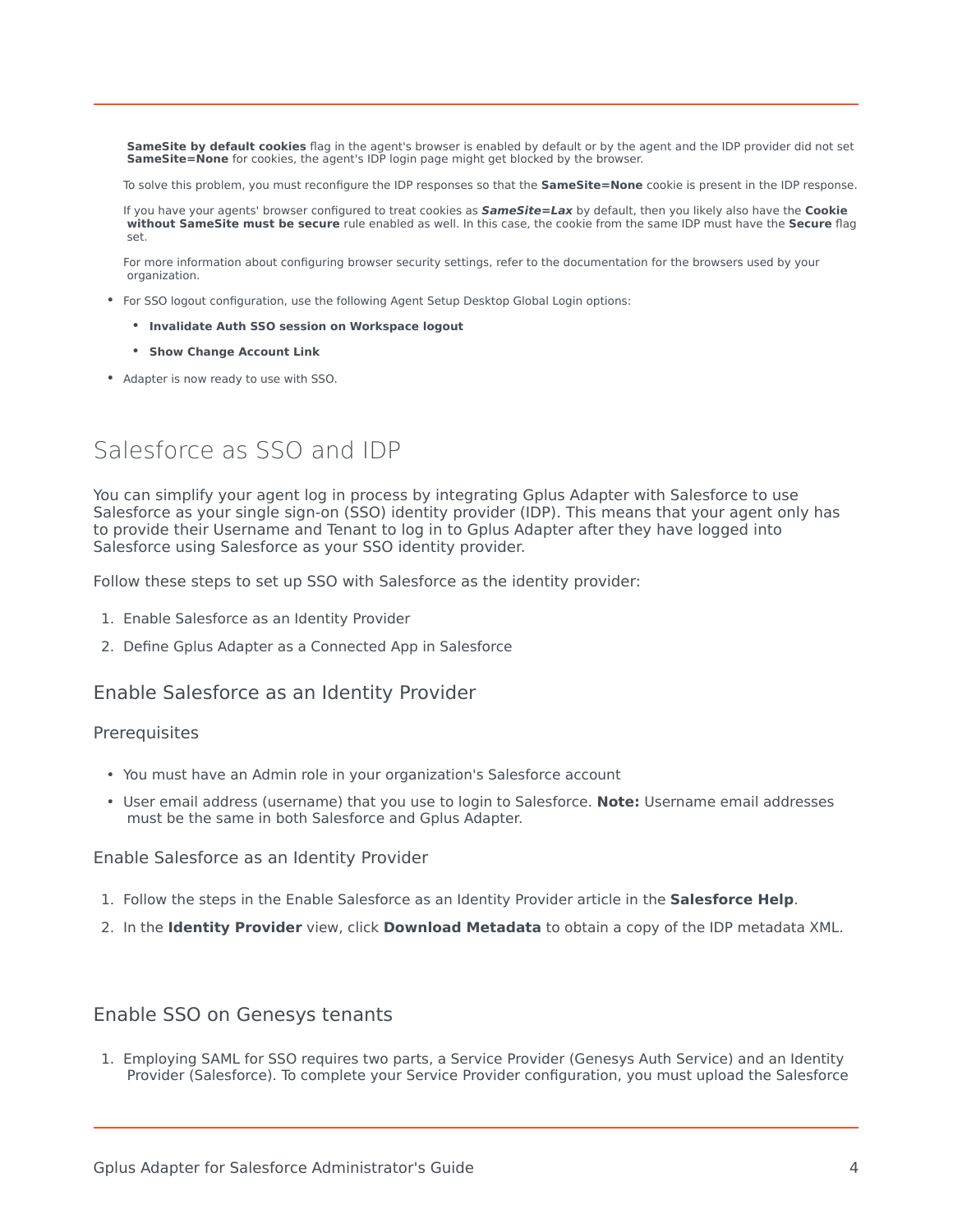Identity Provider IDP-metadata XML file you created in the previous procedure to Agent Setup (refer to the Agent Setup SSO article).

- 2. Download and open the SP-Metadata XML file in an XML viewer and find the **Location** parameter. You will need this parameter for the Entity ID and the ACS URL when you define Gplus Adapter as a Connected App in Salesforce. The **Location** URL looks something like this: https://gwsusw1.genhtcc.com/auth/v3/saml/SSO/alias/.
- 3. For SSO logout configuration, use the following Agent Setup Desktop Global Login options:
	- **Invalidate Auth SSO session on Workspace logout**
	- **Show Change Account Link**

Salesforce does not take into account configuration of **enforceAuthN** in SAML authentication requests as described in SAML settings.

#### <span id="page-4-0"></span>Define Gplus Adapter as a Connected App in Salesforce

- 1. To configure a new Connected App follow the instructions in the Salesforce Help Defining Service Providers as SAML-Enabled Connected Apps document.
- 2. Specify the required fields under **Basic Information**:
	- Connected App Name (for example, Gplus Adapter)
	- API Name (for example, GWS)
	- Contact email (the email address of the Admin user)
- 3. Under Web App Settings, select **Enable SAML**
- 4. Use the **Location** string from the SP-Metadata xml file of the Enable Salesforce as an Identity Provider procedure to provide Entity ID and ACS URL:
	- Entity ID: The long string of numbers and letters at the end of the **Location** parameter URL after the last "/".
	- ACS URL: The URL from the **Location** parameter that you obtained from the SP-Metadata in step 2 of the *Enable SSO on Genesys tenants* procedure.

For example (Lightning):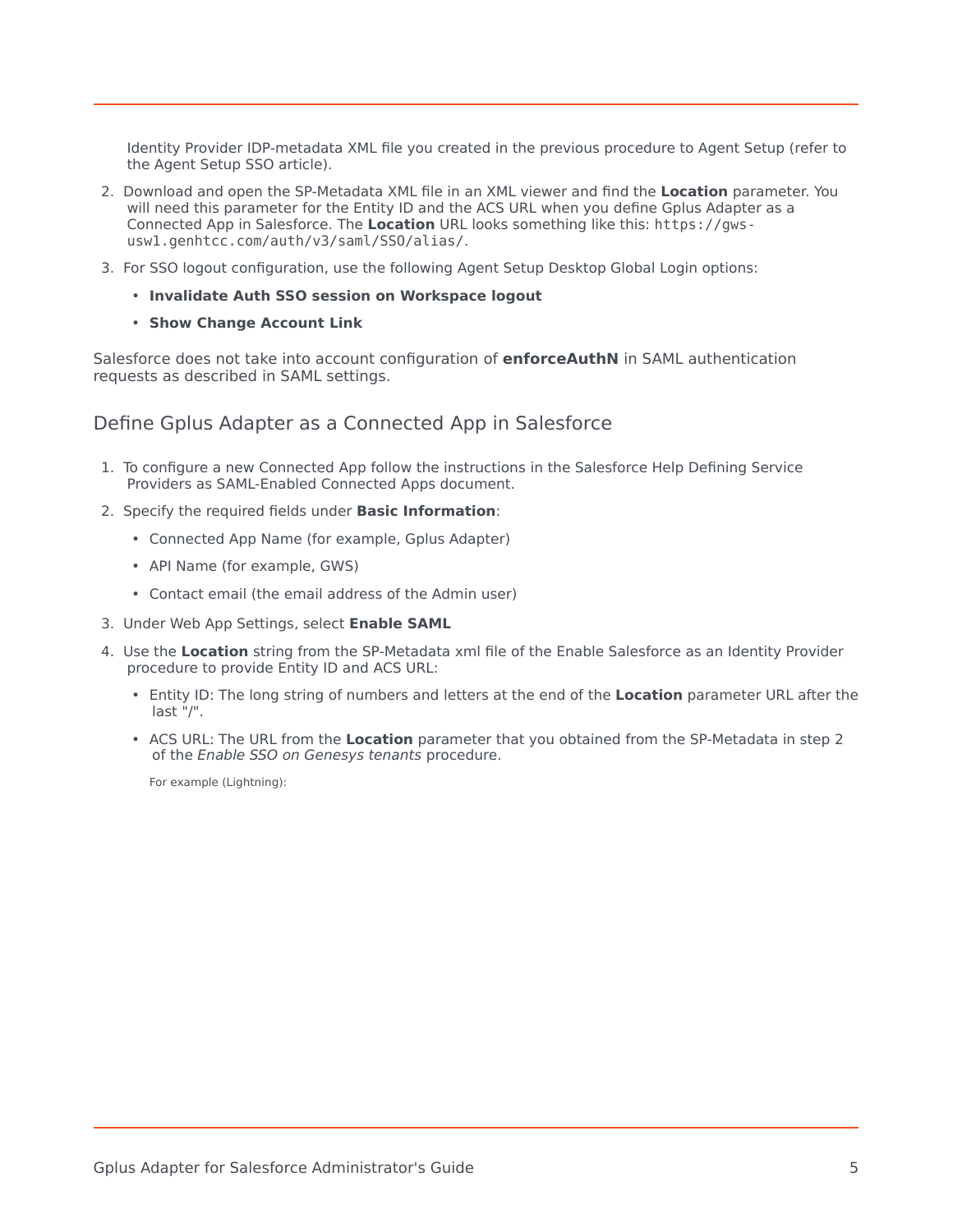

For example (Classic):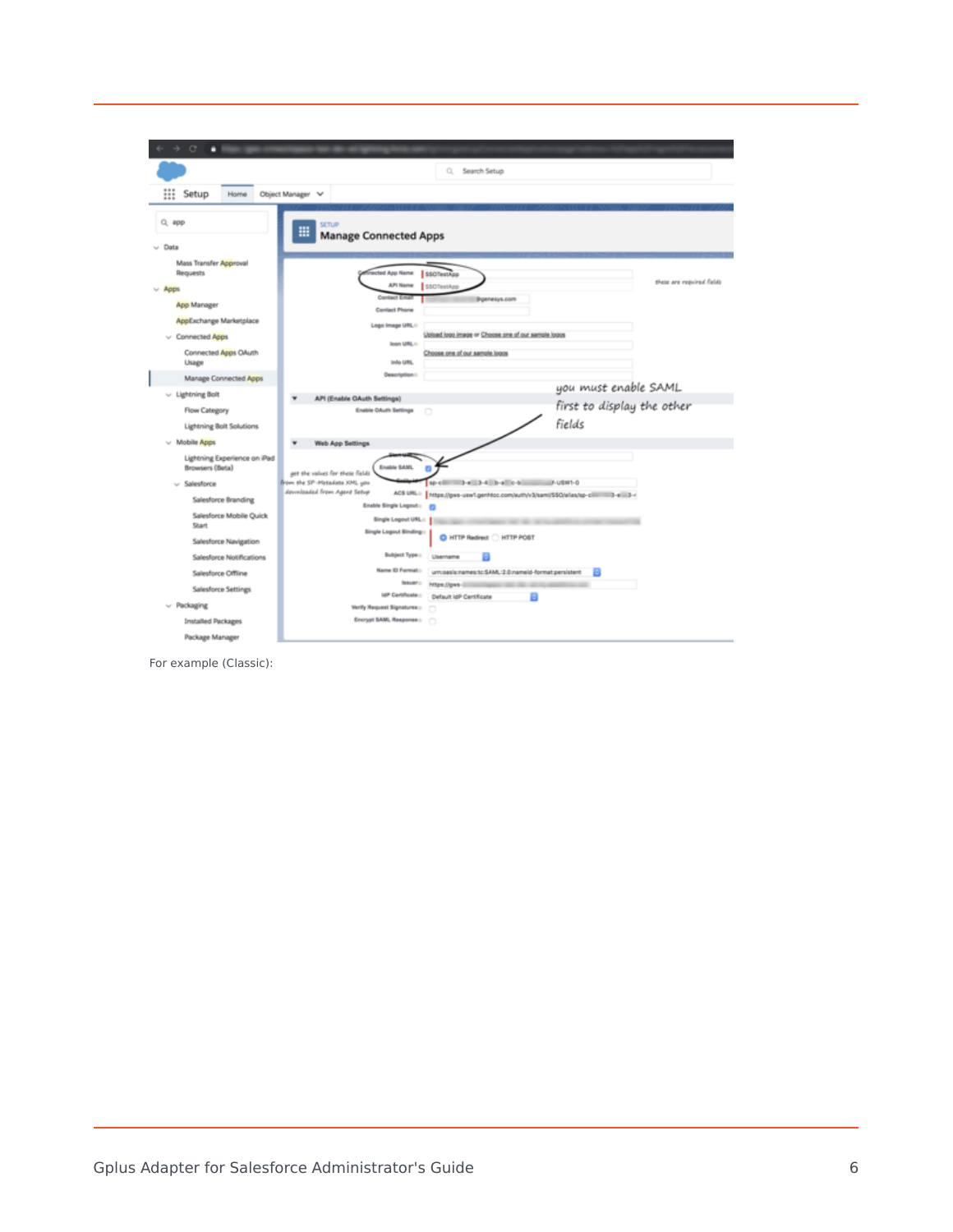

5. Use the identity provider event log to troubleshoot errors when trying to log in to Gplus Adapter.

### <span id="page-6-0"></span>Agent SSO login workflow

This is the general workflow when Gplus Adapter initiates the login process and uses Salesforce to identify the user:

- 1. An agent logs in to Salesforce.
- 2. The agent provides their Username and Tenant name in Gplus Adapter and clicks **Next**.
- 3. GPlus Adapter sends a request to Salesforce to authenticate the user.
- 4. Salesforce identifies the agent specified in the request and sends an authentication response.
- 5. Gplus Adapter authenticates the response sent by Salesforce.
- 6. If the agent is authenticated, they are logged in to Gplus Adapter while logged in to Salesforce.

#### Useful links

• Salesforce guide